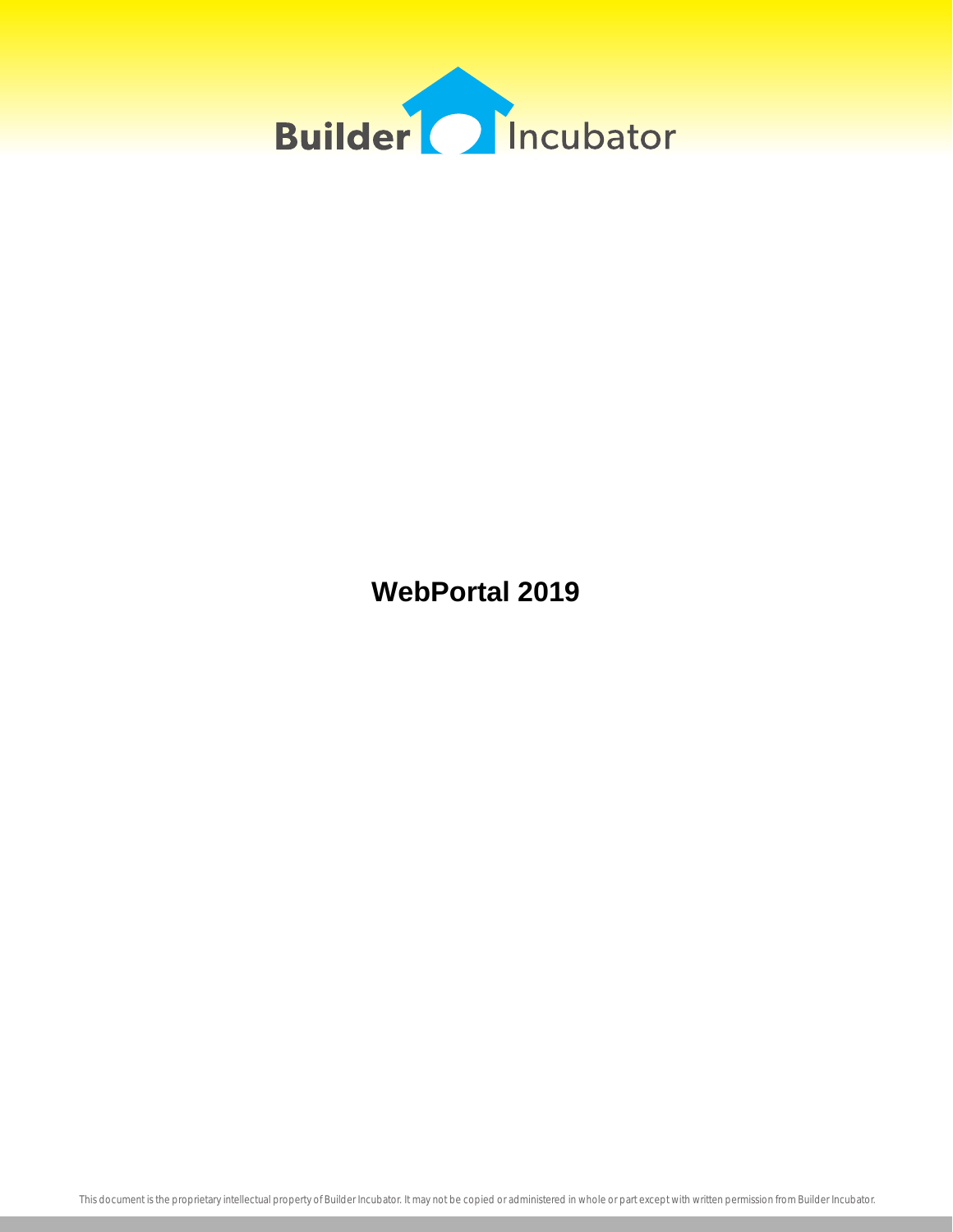

## Apr-2019 Release: BIWebPortal 2019b Version: 2019.02.1904.061

### **Calendar Report – similar to existing PSC-report**

#### Software Report: WEBP-67 / 74

Created a printable Calendar report. Color coded to show task status, auto expandable DAY boxes so all tasks can be viewed, Task duration is shown in parenthesis, a Past Due Task Box.

|                                                                                                                                            | Sunday | Monday                                                | Tuesday                                   | Wednesday                                  | Thursday                                | Friday                                 | Saturday |
|--------------------------------------------------------------------------------------------------------------------------------------------|--------|-------------------------------------------------------|-------------------------------------------|--------------------------------------------|-----------------------------------------|----------------------------------------|----------|
| <b>Job Information</b>                                                                                                                     | 03/31  | 04/01                                                 | 04/02                                     | 04/03                                      | 04/04                                   | <b>DAVIS</b>                           | 04/05    |
| 1552 Demo City<br>Demo, John                                                                                                               |        | A800: Lot Fill (1)                                    | A1000: Grading-<br>Knockdown Lot Fill (1) | A1200: Dumpster<br>Delivered (0)           | A1400: Survey-<br>Formboxed (1)         | A1500: Deliver Footer<br>Prep Pack (1) |          |
| $01 - 100$                                                                                                                                 |        | ASCO: Deliver Lot Fill<br>(1)                         |                                           | A1300: Set Rails (1)                       | A2200: Electrical                       | A2100: Plumbing                        |          |
| A1                                                                                                                                         |        |                                                       |                                           | A1900: Plumb, Rough<br>(2)                 | Inspection (1)                          | Rough Inspection (1)                   |          |
| Past Due Tasks<br>A100:Site-Plot Plan                                                                                                      |        |                                                       |                                           | A2000 Temp. Flechic<br>Service (1)         |                                         |                                        |          |
| A200 Permits-Building<br>A300 Set Water Meter                                                                                              | 04/07  | 04/08                                                 | 04/09                                     | 04/10                                      | 04/11                                   | 04/12                                  | 04/13    |
| A400:Start Package<br>Distributed<br>A500 Preconstruction<br>Meeting<br>A600:Survey-Stake Out<br>A700:Grading-Lot Clearing<br>A800 Lot F4I |        | A1600 Foctor<br>Concrete (1)                          | A1100 Portable Tojate<br>Deliver (1)      |                                            | A1800: Fleeting<br>Understab (1)        | A2700: Slab Concrete<br>m              |          |
|                                                                                                                                            |        | A2300 Sieb<br>Termita/Pest Control                    | A1700: Footer Lisbor<br>(2)               |                                            | A2600: Slab Inspection<br>(1)           | A2800: Pour Slab (1)                   |          |
|                                                                                                                                            |        | (1)<br>A2400: Deliver Stab                            | A2500: Stab Prep<br>Libor(2)              |                                            |                                         |                                        |          |
| AROD Deliver Lot Fill<br>A1000:Grading-Knockdown                                                                                           |        | Prep Pack (1)                                         | A3800: Pull Dumpster<br>#1(1)             |                                            |                                         |                                        |          |
| Lot Fill<br>A1200:Dumpster Delivered                                                                                                       | 04/14  | 04/15                                                 | 04/16                                     | OA/17                                      | 04/18                                   | 04/19                                  | 04/20    |
| A1300 Set Rails<br>A2000:Temp. Electric                                                                                                    |        | A2000 Stab Cure Time<br>$\overline{c}$                | A1100: SB Fence-<br>Erosion Control (1)   | A3200: Schedule<br>Window Installation (1) | A3400: Masonry Labor<br>Q               |                                        |          |
| Service                                                                                                                                    |        | A3000: Grading-Rough<br>(1)                           |                                           | A3300: Block Moterial<br>(t)               |                                         |                                        |          |
| "20" more items.                                                                                                                           | 04/21  | 04/22                                                 | 04/23                                     | 04/24                                      | 04/25                                   | 04/26                                  | 04/27    |
|                                                                                                                                            |        |                                                       | A3500: Concrete Pump<br>Mac (1)           | A3700: Concrete Pump<br>Labor (0)          | A4002 Framing<br>Material 1st Floor (1) | A4200: Rough Framing<br>Labor (2)      |          |
|                                                                                                                                            |        |                                                       | A5600, Lintels-<br>Concrete (PM) (1)      | A3900: Deliver Roof<br>Trusses (1)         | A4100: Pull Durrater<br>#2 (1)          |                                        |          |
|                                                                                                                                            |        |                                                       |                                           |                                            | A4300: Install Trusses<br>(10)          |                                        |          |
|                                                                                                                                            |        |                                                       |                                           |                                            |                                         |                                        |          |
|                                                                                                                                            |        | Printing: Task ID. Task Description. Vendor and Days. | Pending                                   | Start Date                                 | Call Date                               | In Progress                            |          |

The Superintendent allows the user to choose what fields will be displayed in each DAY box. (Task ID, Task Description, Vendor Name, Number of Days)

Page 1 of 1

|       |             | Superintendent Configuration              |
|-------|-------------|-------------------------------------------|
| Dates | Filters     | Calendar                                  |
|       |             | Select what to see on the calendar report |
|       | El Task ID  |                                           |
|       | Description |                                           |
|       | iat Vendor  |                                           |
|       | U. Days     |                                           |
|       |             |                                           |
|       |             |                                           |
|       |             |                                           |

**API Integration to Google Drive for Document Management**

Close Save

Software Report: WEBP-70 Additional changes made to accommodate multiple folder / sub folder logic in GDrive.

## **Calendar Details not displaying**

Software Report: WEBP-74 Corrected bug resulting from report modification.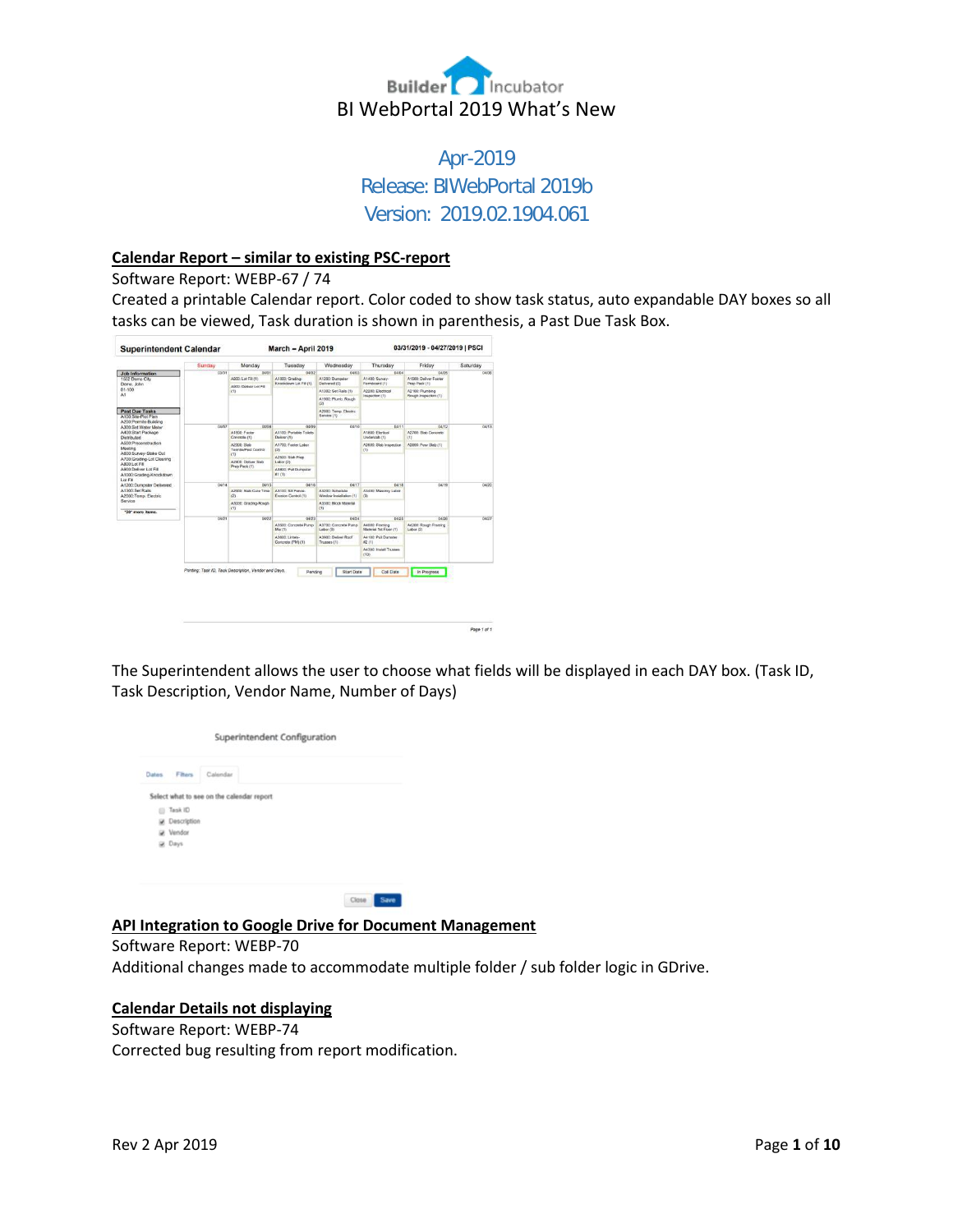

## **Improved speed – corrected user disconnected**

Software Report: BIWS-15/16

When developing new code – we incorporate error logging. It was the log-writing that was causing a lag and disconnect due to system time out. Added the ability to set error logging level. This also resulted in faster connections when set to NORMAL.

|                            |                           |            |                                                  |                                                                           |          |                                                 |                   | Builder Incubator - 998 (BI998)                                         |      |              |                           |                      |                             |                                         |
|----------------------------|---------------------------|------------|--------------------------------------------------|---------------------------------------------------------------------------|----------|-------------------------------------------------|-------------------|-------------------------------------------------------------------------|------|--------------|---------------------------|----------------------|-----------------------------|-----------------------------------------|
| <b>Eclare Companies</b>    |                           |            |                                                  |                                                                           |          | Gemini Companies                                |                   |                                                                         |      |              | <b>PSClient Companies</b> |                      |                             |                                         |
| X NA Data Co#              | ✓<br>✔                    | 997<br>998 | Company Name<br>Bl Demo Data 1<br>Bi Demo Data 1 |                                                                           | x<br>x   | ✔<br>✓                                          | 001<br>002        | NA Data Co # Company Name<br>HIGHLAND HOLDING<br>Paytas Homes, Inc.     |      | $\mathbf{x}$ | ¥.                        | 001<br>998           | X NA Data Co # Company Name | HIGHLAND HOMES<br>Builder Incubator Den |
|                            | ✓                         | 999        | Profitable Constructio                           |                                                                           |          | 7<br>✓<br>v                                     | 900<br>998<br>999 | <b>Astor Homes</b><br>BI Demo Data<br>Profitable Constructio            |      |              |                           | 999                  |                             | Profitable Construction                 |
|                            | <b>Deactivate</b>         |            |                                                  |                                                                           |          |                                                 |                   | Gemini Master Company: 001                                              |      |              |                           |                      |                             |                                         |
|                            |                           |            | Service Status: The service is not running.      |                                                                           |          |                                                 |                   |                                                                         |      |              |                           | Logging Level: Full  |                             | 17:56:08                                |
| Start                      |                           |            | Stop                                             |                                                                           | Settings |                                                 | Gemini Vendors    |                                                                         | Logs |              |                           | <b>Companies (3)</b> |                             | About                                   |
| Install & Start As Service |                           |            |                                                  | Windows Service Manager                                                   |          |                                                 |                   | Fiss /ISS = Install and Start Service<br>/is /iS = Install as a Service |      |              |                           |                      |                             | Close                                   |
| Record Will Be Changed     | <b>Install As Service</b> |            |                                                  | <b>Remove Service</b><br>Information Configuration Folders Companies Logs |          |                                                 |                   | /rs /RS = Remove as a Service                                           |      |              |                           |                      |                             | ٠                                       |
|                            |                           |            |                                                  | C Log API Calls from Web Portal                                           |          |                                                 |                   |                                                                         |      |              |                           |                      |                             |                                         |
|                            |                           |            |                                                  | Logging Level:                                                            |          | Normal<br>None<br>Errors Only<br>Normal<br>Full |                   | 5 Send to DebugView (development only)                                  |      |              |                           |                      |                             |                                         |

## **API Integration to Google Drive to Upload Documents**

### Software Report: WEBP-82

Added API functionality to allow users to upload documents to GDrive from the BIWebPortal.

| URL:                   | http://local.foo.com/joomla/administrator/components/com_iscm_admin/pages/ws_googledriveupload.php                                             |  |
|------------------------|------------------------------------------------------------------------------------------------------------------------------------------------|--|
| <b>File To Upload:</b> | C:\Dev\TestProjects\TestCURL\Contract-A-Pend20150428.PDF                                                                                       |  |
| <b>Results:</b>        | File copied to Google Drive: 1ElehNP9_7JM6oSSiCQk0PegcyLkuSyA6<br>×<br>Post test<br>File was Successfully sent and Successfully recevied<br>OK |  |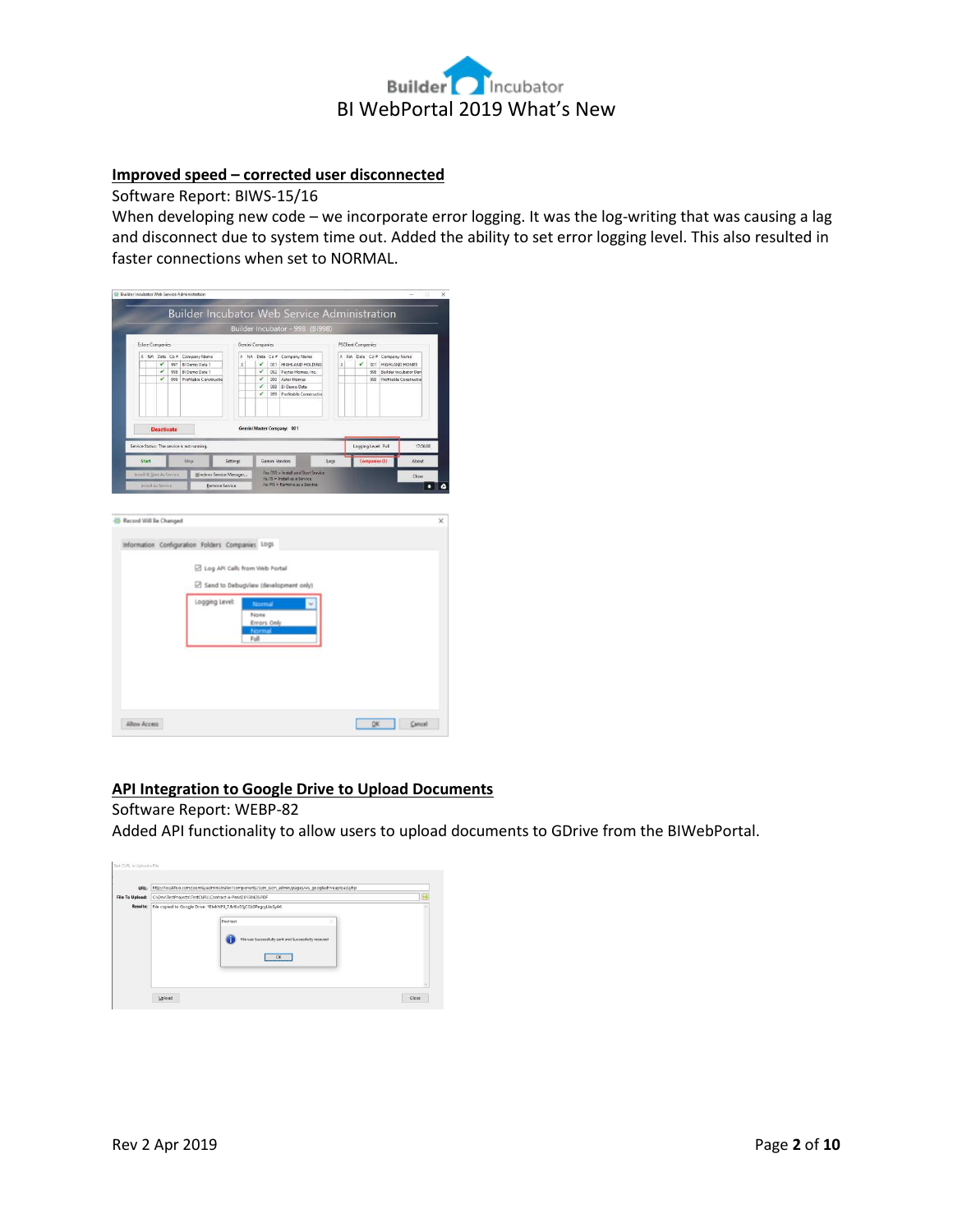

## **File Upload Restrictions from BIWebPortal**

#### Software Report: WEBP-85

Created a system defined table to allow only specific file types. This will prevent unwanted files with a potential to introduce virus, malware or executable code.

#### Google Drive File Extensions Configuration:

Extensions must be comma separated. Can include dot. Can be upper or lower case or mixed.

| Document Files     | .docx, .xlsx, .pptx, .odt, .odp, .ods, .gdoc, .gsheet, .gslides, .gdraw, .gform |
|--------------------|---------------------------------------------------------------------------------|
|                    |                                                                                 |
| <b>Image Files</b> | .jpeg, .jpg, .png, .gif, .tiff, .bmp, .webp                                     |
|                    |                                                                                 |
| Video Files        | .webm, .mpeg, .mp3, .mpeg4, .3gpp, .mov, .avi, .mpeg, .mpegps, .wmv, .flv, .ogg |
|                    |                                                                                 |
| <b>Other Files</b> | .pdf, .txt, .html, .rtf                                                         |
|                    |                                                                                 |
| Max File Size (MB) |                                                                                 |

#### **File Upload Restrictions from BIWebPortal**

Software Report: WEBP-85a Added multiple file upload methods; Drag and Drop 1 file Drag and Drop multiple files Select file from external drive Select multiple files from external drive

| Drop file(s) here       |  |
|-------------------------|--|
|                         |  |
|                         |  |
| Select File             |  |
|                         |  |
|                         |  |
|                         |  |
|                         |  |
|                         |  |
| <b>Upload complete!</b> |  |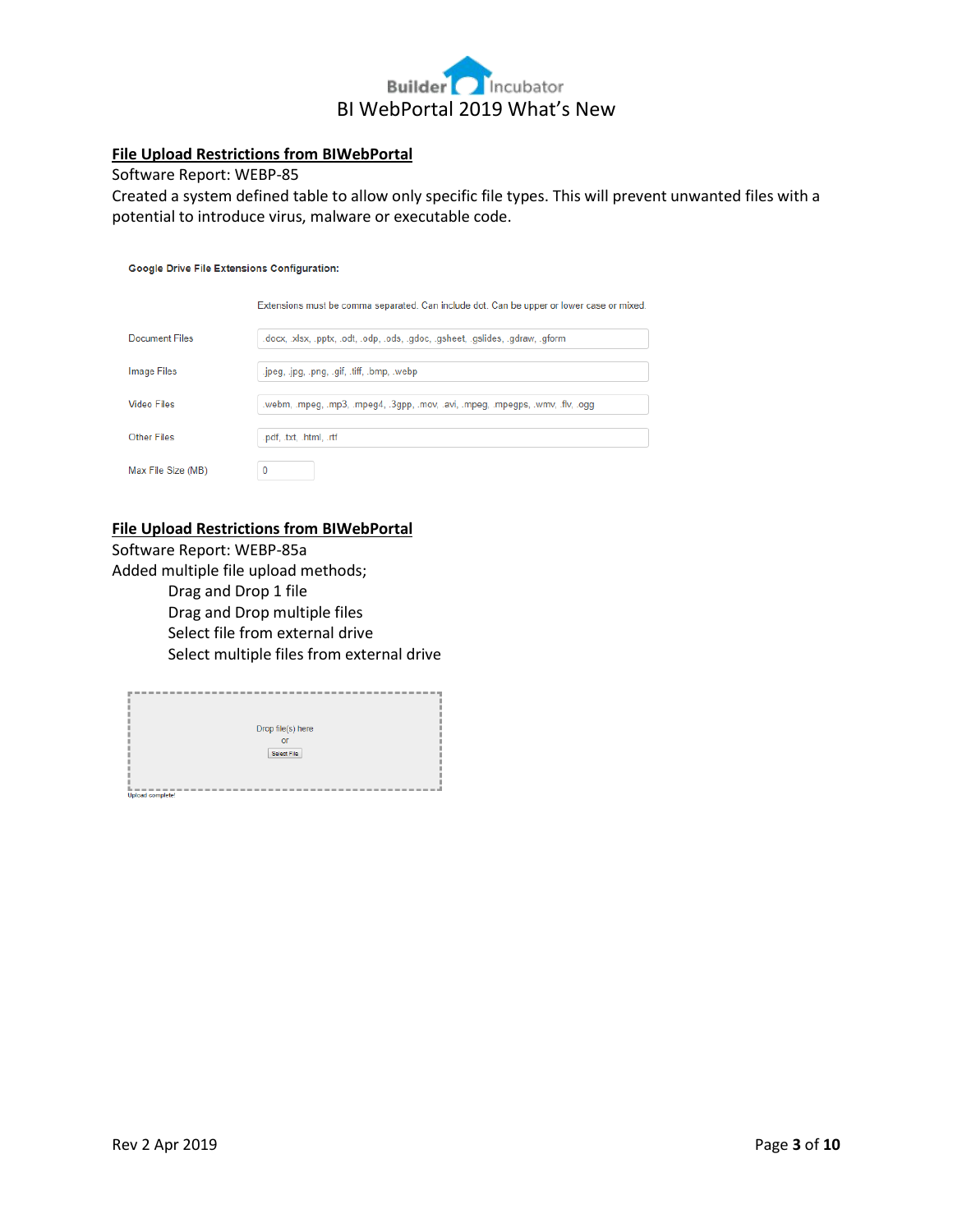

### **Add TASK List to the BIWebPortal**

Software Report: WEBP-72

Added the PSClient – user task list in the BIWebPortal.

The To-Do's will become utilized more with users being able to access via phone / tablet and not requiring log into PSClient. This enhancement is the first step in greater functionality with To-Do's.

| Home            |     | List Configuration      | Client ToDo Sales<br>Client List Sales |                                                                                                                                                                                                                                                                                                                                                                                                                                                                                                                                                                                                                                      |
|-----------------|-----|-------------------------|----------------------------------------|--------------------------------------------------------------------------------------------------------------------------------------------------------------------------------------------------------------------------------------------------------------------------------------------------------------------------------------------------------------------------------------------------------------------------------------------------------------------------------------------------------------------------------------------------------------------------------------------------------------------------------------|
|                 |     | <b>Client ToDo List</b> |                                        |                                                                                                                                                                                                                                                                                                                                                                                                                                                                                                                                                                                                                                      |
| Due Date        |     | Type Last Name          | Job Site                               | Description                                                                                                                                                                                                                                                                                                                                                                                                                                                                                                                                                                                                                          |
| <b>DEVISITE</b> | 100 | Sharman                 |                                        | This was one of our LL leads. They did come and sea Gramercy. Perhaps your location may work for them.<br>Sha's pretty quick to respond to email. WW                                                                                                                                                                                                                                                                                                                                                                                                                                                                                 |
| 05/14/18        | 100 | Nauven                  |                                        | 5/14/18 Turned over to Ashley. Buyer now has 2 years at 1099.<br>10/9/17 Boyer does not qualify. 1099 Since May 2017. Needs to wall until May 2018 for FHA at HSL.<br>10/3/17 - Ashley Following up.                                                                                                                                                                                                                                                                                                                                                                                                                                 |
| 05/24/18        | 100 | Cotto                   |                                        | Sales Follow Up - Call or email buyer for return visit.<br>Hot or Medium buyers - Set weekly follow up contact with future date and continue to use this to-do to track<br>communication.                                                                                                                                                                                                                                                                                                                                                                                                                                            |
| 05/26/18        | 150 | Padrick                 |                                        | Sales Follow Up - Call or email buyer for return visit.<br>Hot or Madium buyers - Set weekly follow up contact with future date and continue to use this to-do to track<br>communication                                                                                                                                                                                                                                                                                                                                                                                                                                             |
| 06/01/18        | 010 | McCiellan               | <b><i>RASS SE ATTH TERRACE</i></b>     | 5/10/15- Buyer brought \$8100 DP, and remaining \$\$ for design studiof<br>5/4/18-Waitig on response from Brit at PSS about \$\$<br>5/2/18- Spoke to Levitriss and she is bringing me the check for the rest of the DP and 4/4/18- They applied<br>with HSL. Earl will need QF. Walting for Levitriss and Earl to get back into town after being in Augusta. GA<br>with grandma in hospital. They are very excited though and LOVE LOVE SummerCrest<br>( QF will not be any suprise to them, as they knew that Earls credit was probably going to need some work<br>and are okay with the program, they thought it was pretty neat). |

### **Add Client List to the BIWebPortal**

Software Report: WEBP-71

Added the PSClient – user client list in the BIWebPortal. Users can custom define which COLUMNS to display. Allowing users to access client level details via phone / tablet without logging into PSClient will greatly increase user productivity. This enhancement is the first step to allowing client details to be access via the BIWebPortal.

| Home         |              | <b>Job List Client List</b> |          |       | Client ToDo Configuration |       |                      |                 |          |                   |           |               |                   |                       |              |                    |               |                                        |        |
|--------------|--------------|-----------------------------|----------|-------|---------------------------|-------|----------------------|-----------------|----------|-------------------|-----------|---------------|-------------------|-----------------------|--------------|--------------------|---------------|----------------------------------------|--------|
|              | E Group by - |                             |          |       |                           |       |                      |                 |          |                   |           |               |                   |                       |              |                    |               |                                        |        |
| Client<br>ID | Last<br>Name | First<br>Name               | Status 1 | Phone | Phone                     | Phone | CO First<br>Fax Name | CO Last<br>Name | CO Phone | CO Phone CO Phone | co<br>Fax | Job<br>Number | Address           | Subdivision Sales Rep |              | Sales Rep<br>Email | Sales<br>Team | Realtor Superintendent Model Elevation |        |
| A1           | Demo         | John                        | Sold     |       |                           |       |                      |                 |          |                   |           | HR100         | 1552 Demo<br>City | HR.                   | Sales Person |                    |               | Dave Miller-CP                         | $\tau$ |

## Access to Client Docs from the BIWebPortal Software Report: WEBP-71a Allows users to access Client Docs from the BIWebPortal

|                              |              | ASTORAHOMES          |               |       |                           |       |                      |                 |          |                   |           |               |                   |                       |              |                    |               |                                        | Log out | Hi Dave@astor-homes.com. |   |
|------------------------------|--------------|----------------------|---------------|-------|---------------------------|-------|----------------------|-----------------|----------|-------------------|-----------|---------------|-------------------|-----------------------|--------------|--------------------|---------------|----------------------------------------|---------|--------------------------|---|
| Home<br><b>IE</b> Group by ▼ |              | Job List Client List |               |       | Client ToDo Configuration |       |                      |                 |          |                   |           |               |                   |                       |              |                    |               |                                        |         |                          |   |
| Client<br>ID.                | Last<br>Name | First<br>Name        | <b>Status</b> | Phone | Phone                     | Phone | CO First<br>Fax Name | CO Last<br>Name | CO Phone | CO Phone CO Phone | CO<br>Fax | Job<br>Number | <b>Address</b>    | Subdivision Sales Rep |              | Sales Rep<br>Email | Sales<br>Team | Realtor Superintendent Model Elevation |         |                          |   |
| A1                           | Demo         | John                 | Sold          |       |                           |       |                      |                 |          |                   |           | HR100         | 1552 Demo<br>City | <b>HR</b>             | Sales Person |                    |               | Dave Miller-CP                         |         |                          | 土 |

C 2019 WebPortal by Builder Incubator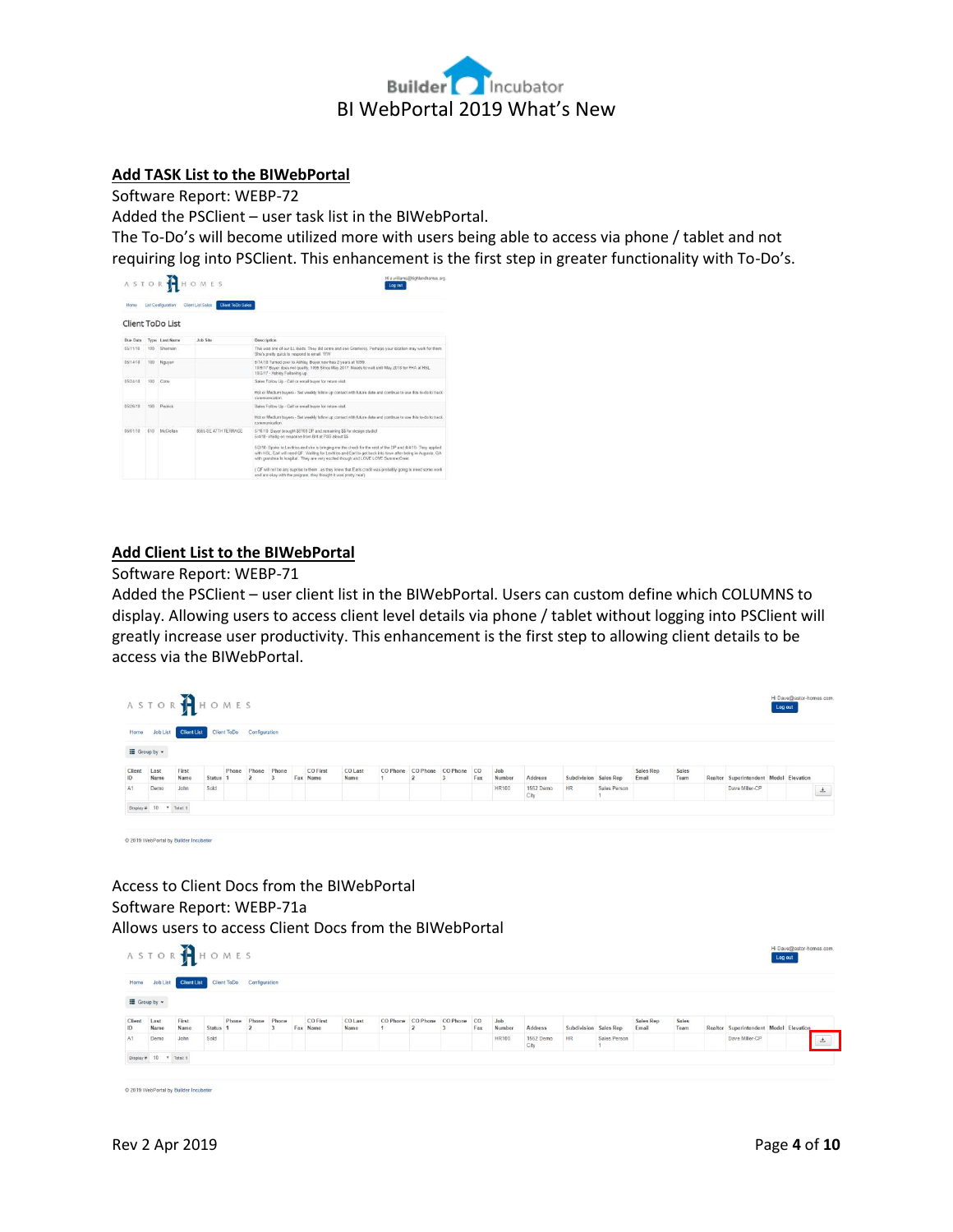

## **Add Client List to the BIWebPortal**

Software Report: WEBP-71b Allow users to GROUP client records based on a drop down.

|               |        |          | Client ToDo Configuration |          |          |          |        |
|---------------|--------|----------|---------------------------|----------|----------|----------|--------|
|               |        |          |                           |          |          |          |        |
| Group by -    |        |          |                           |          |          |          |        |
| <b>Nomina</b> |        |          |                           |          |          | CO First | COLast |
| Client ID     | Status | Phone 1  | Phone 2                   | Phone 3  | Fax      | Namo     | Name   |
| Last Name     | Sold   |          | 813-447- 813-664-         | 813-745- |          |          |        |
| First Name    |        | 0.022    | 8854                      | saan     |          |          |        |
| Status        | Hel    | 407-559- | 407-885-                  | 407-887- | 407-887- |          |        |
| Phone 1       |        | 8876     | 8326                      | 1256     | 1257     |          |        |
| Phone 2       |        |          |                           |          |          |          |        |
| Phone 3       | Medium | 813-459- | 813-445-                  | 813-885  |          |          |        |
| Fax           |        | 6689     | 7854                      | 4475     |          |          |        |
| CO First Name | Sold   | 997,885. | 997,846.                  | 997,854. | 997,554  |          |        |
| CO Last Name  |        | 6326     | 9932                      | 1254     | 3212     |          |        |
| CO Phone 1    |        |          |                           |          |          |          |        |
| CO Phone 2    |        |          |                           |          |          |          |        |
| CO Phone 3    |        |          |                           |          |          |          |        |
|               |        |          |                           |          |          |          |        |

## Example GROUPED BY Subdivision

|                             | E Group by -                           |               |               |                  |                          |                  |                  |                  |                 |               |    |                           |    |               |                                   |                                        |
|-----------------------------|----------------------------------------|---------------|---------------|------------------|--------------------------|------------------|------------------|------------------|-----------------|---------------|----|---------------------------|----|---------------|-----------------------------------|----------------------------------------|
| Client Last<br>ID           | Name                                   | First<br>Name | <b>Status</b> |                  | Phone 1 Phone 2          | Phone 3 Fax      |                  | CO First<br>Name | CO Last<br>Name | CO<br>Phone 1 | co | CO<br>Phone 2 Phone 3 Fax | co | Job<br>Number | <b>Address</b>                    | Subdivision                            |
| $\blacktriangleright$ HR(1) |                                        |               |               |                  |                          |                  |                  |                  |                 |               |    |                           |    |               |                                   |                                        |
| A1                          | Demo                                   | John          | Sold          | 813-447-<br>9682 | 813-664-813-745-<br>8854 | 8849             |                  |                  |                 |               |    |                           |    | <b>HR100</b>  | 1552 Demo<br>City                 | HR.                                    |
|                             | $\blacktriangleright$ Subdivision 2(2) |               |               |                  |                          |                  |                  |                  |                 |               |    |                           |    |               |                                   |                                        |
| A2                          | Smith                                  | Jess          | Hot           | 407-559-<br>8876 | 407-885-<br>6326         | 407-887-<br>1256 | 407-887-<br>1257 |                  |                 |               |    |                           |    | HR202         | 13512<br>Rosewood<br><b>Drive</b> | Subdivision<br>$\overline{\mathbf{z}}$ |
| A <sub>3</sub>              | <b>Ross</b>                            | Besty         | Medium        | 813-459-<br>6689 | 813-445-<br>7854         | 813-885-<br>4475 |                  |                  |                 |               |    |                           |    | <b>HR201</b>  | 13511<br>Rosewood<br>Drive        | Subdivision<br>$\overline{c}$          |
|                             | $\blacktriangleright$ Subdivision 1(1) |               |               |                  |                          |                  |                  |                  |                 |               |    |                           |    |               |                                   |                                        |
| A4                          | Test                                   | Bobby         | Sold          | 997-885-<br>6326 | 997-846-<br>9932         | 997-854-<br>1254 | 997-554-<br>3212 |                  |                 |               |    |                           |    | CP104         | 10029 Oak<br>Drive                | Subdivision                            |

### **PO Logo display in BIWebPortal**

Software Report: WEBP-89 Fixed bug – PO logo now displays for PO's printed from the BIWebPortal.

## **PO display in BIWebPortal**

Software Report: WEBP-78 Made several display changes to the PO

- Better alignment of rows and columns
- Added taxable "T"
- Added Vendor Phone details
- Added Vendor Street Address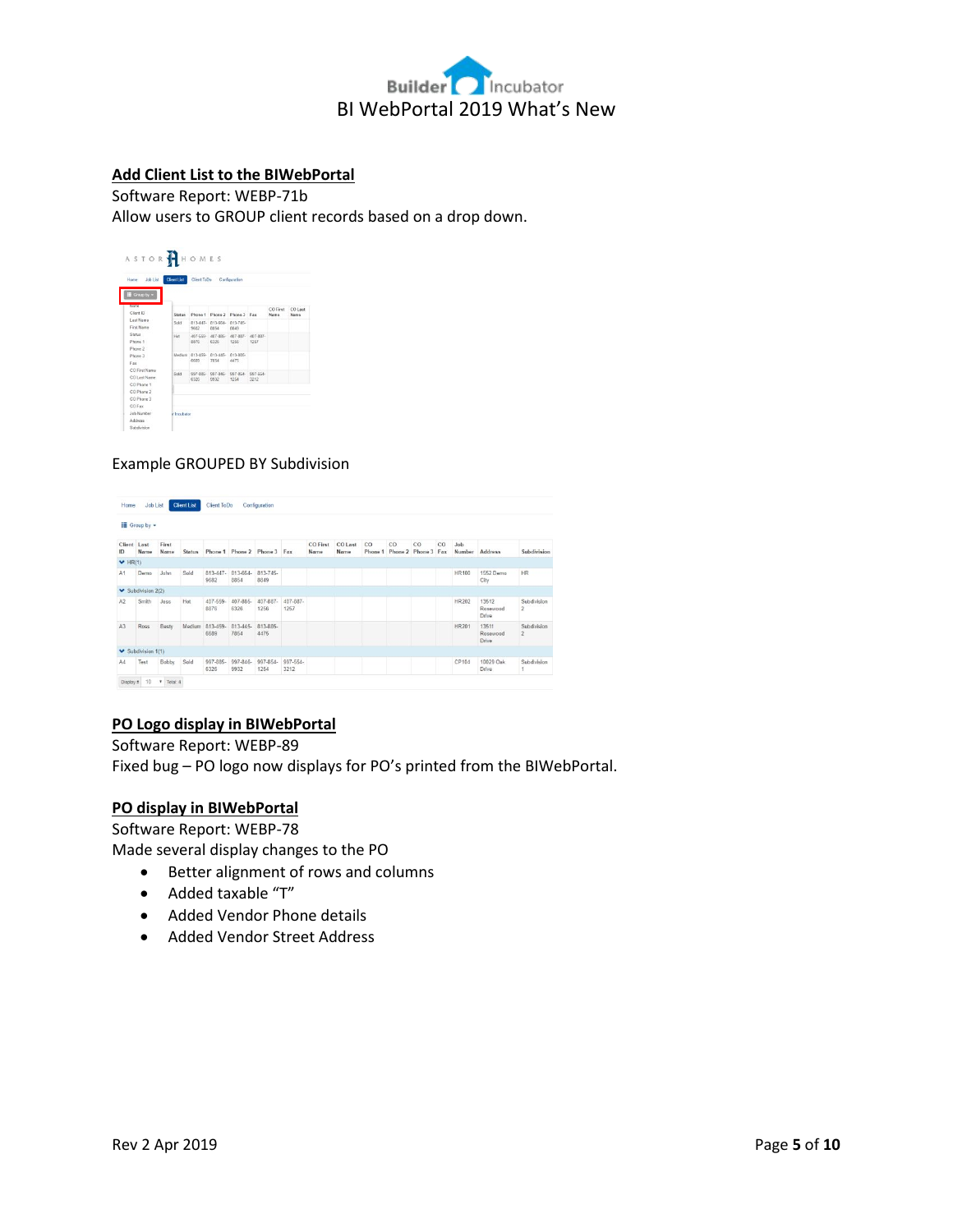

## Jan-2019 Release: BIWebPortal 2019a Version: 2019.01.1812.311

#### **API Integration to Google Drive for Document Management**

Software Report: WEB-70

The BIWebPortal is designed to provide real time, secure access to job information from any device, from any location. This new enhancement provides a direct integration to Google Drive, giving users a familiar "back-end" user interface where they can upload documents.

Job Superintendents and Vendors can now access documents via the BIWebPortal with those documents stored in a Google Drive folder. Notice the Google Drive folder below (FIELD). This is where job related documents will be uploaded so that your Job Superintendents and Vendors can access via the BIWebPortal.



▶ Vendor Invoices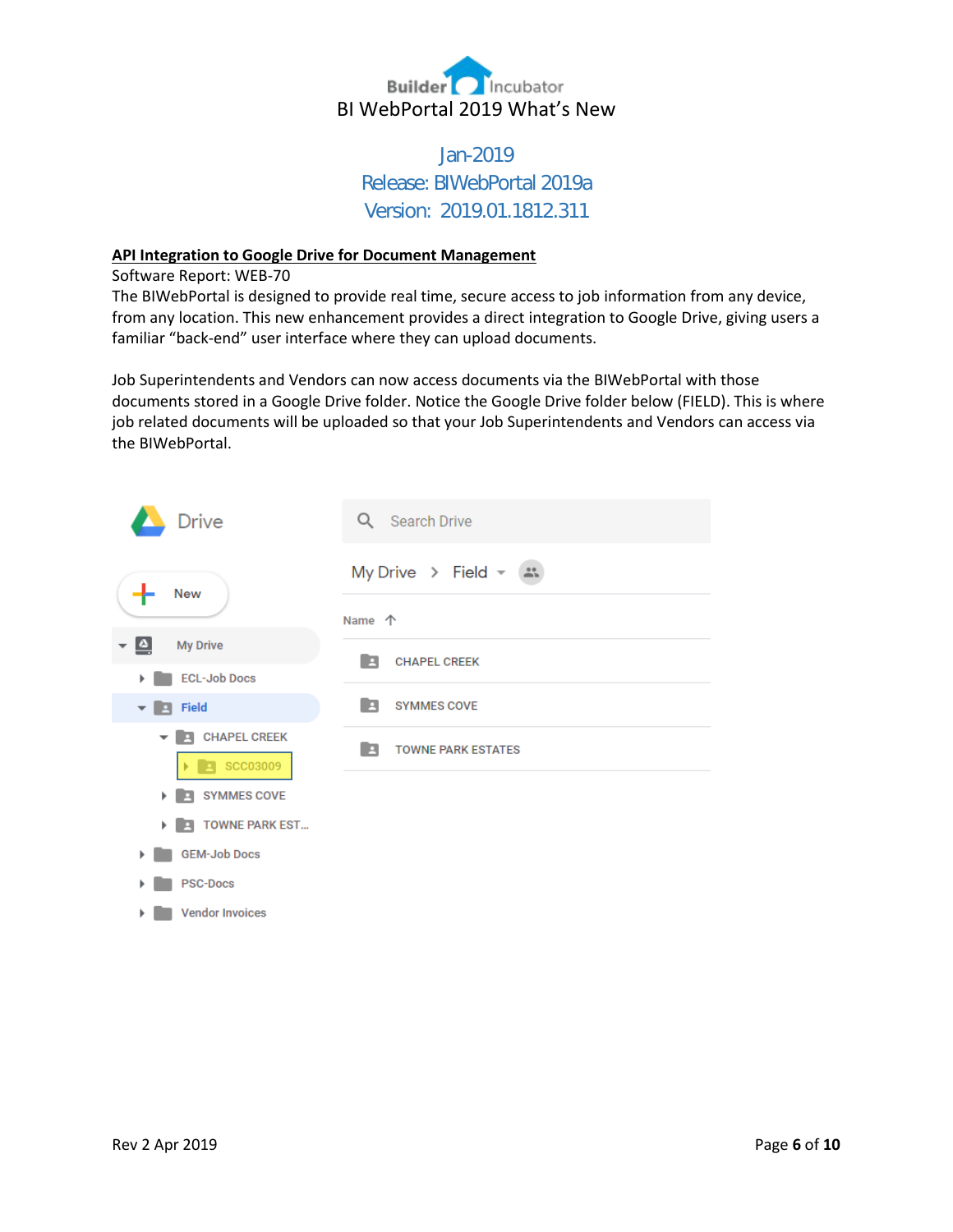

When the superintendent logs in he is presented with a list of his open jobs.

| ASTOR'                                                                              | HHOMES                            |                          |                               |                      |         |    | Log out                                         |
|-------------------------------------------------------------------------------------|-----------------------------------|--------------------------|-------------------------------|----------------------|---------|----|-------------------------------------------------|
|                                                                                     |                                   |                          |                               |                      |         |    |                                                 |
|                                                                                     |                                   |                          |                               |                      |         |    |                                                 |
| Job List Configuration<br><b>Home</b>                                               |                                   |                          |                               |                      |         |    |                                                 |
| Jobs for Superintendent                                                             |                                   |                          |                               |                      |         |    |                                                 |
| # Job Number                                                                        | <b>C</b> Job Description          | 4 Job Address            | <sup>c</sup> City, State, Zip | <sup>0</sup> Project |         |    |                                                 |
| SCC02030                                                                            | SCC BLK2 LOT 30 - SERENDIPITY - B | LOT 30/2 GIDEON CIRCLE   | ZEPHYRHILLS, FL 33541         | CHAPEL CREEK         | 田 9 土 田 |    |                                                 |
| SCC02031                                                                            | SCC BLK2 LOT 31 - PARKER - A      | LOT 31/2 GIDEON CIRCLE   | ZEPHYRHILLS, FL 33541         | CHAPEL CREEK         | Ⅲ 9     | 土田 |                                                 |
| SCC03005                                                                            | SCC BLK3 LOT 5 - PARKER - C       | 7116 GIDEON CIRCLE       | ZEPHYRHILLS, FL 33541         | CHAPEL CREEK         | ■ ♀     | 土田 |                                                 |
| SCC03008                                                                            | SCC BUCLOT & - PARKER - C         | 6828 GIDEON CIRCLE       | ZEPHYRHILLS, FL 33541         | CHAPEL CREEK         | 田 9 土 田 |    |                                                 |
| <b>SCC03009</b>                                                                     | SCC BLK3 LOT 9 - RICHMOND - A     | 6832 GIDEON CIRCLE       | ZEPHYRHILLS, FL 33541         | CHAPEL CREEK         | 田 9 土 田 |    |                                                 |
| SCC03010                                                                            | SCC BLK3 LOT 10 - RICHMOND - B    | 6836 GIDEON CIRCLE       | ZEPHYRHILLS, FL 33541         | CHAPEL CREEK         |         |    |                                                 |
|                                                                                     | SCC BLK3 LOT 11 - PARKER - B      | 6840 GIDEON CIRCLE       | ZEPHYRHILLS, FL 33541         | CHAPEL CREEK         |         |    | 土田                                              |
|                                                                                     | SCC BLK3 LOT 12 - PARKER - C      | 6844 GIDEON CIRCLE       | ZEPHYRHILLS, FL 33541         | CHAPEL CREEK         |         |    |                                                 |
|                                                                                     | SCC BLK3 LOT 13 - SERENDIPITY - C | 6848 GIDEON CIRCLE       | ZEPHYRHILLS, FL 33541         | CHAPEL CREEK         |         |    |                                                 |
|                                                                                     | SCC BLK3 LOT 32 - ORCHID - A      | BLK 03 LOT 32 GIDEON CIR | ZEPHYRHILLS, FL 33541         | CHAPEL CREEK         |         |    |                                                 |
| SCC03011<br>SCC03012<br>SCC03013<br>SCC03032<br>Display # 10 * Page 1 of 3 Total 24 |                                   |                          |                               |                      |         |    | 目 ♀ 土 回<br>Ⅲ 9<br>田 9 土 田<br>目 ♀ 土 回<br>田 9 土 田 |

By clicking on the DOWNLOAD button – the BIWebPortal will display a listing of Job Documents Jobs for Superintendent

| $\div$ Job Number | <b>≑</b> Job Description          | $\div$ Job Address        | $\div$ City, State, Zip | $\div$ Project      |                                |  |
|-------------------|-----------------------------------|---------------------------|-------------------------|---------------------|--------------------------------|--|
| <b>SCC02030</b>   | SCC BLK2 LOT 30 - SERENDIPITY - B | LOT 30/2 GIDEON CIRCLE    | ZEPHYRHILLS, FL 33541   | <b>CHAPEL CREEK</b> | 疆<br>匾<br>o<br>土               |  |
| SCC02031          | SCC BLK2 LOT 31 - PARKER - A      | LOT 31/2 GIDEON CIRCLE    | ZEPHYRHILLS, FL 33541   | <b>CHAPEL CREEK</b> | ₩<br>僵<br>o<br>Ł.              |  |
| SCC03005          | SCC BLK3 LOT 5 - PARKER - C       | 7116 GIDEON CIRCLE        | ZEPHYRHILLS, FL 33541   | <b>CHAPEL CREEK</b> | ₩<br>匾<br>o<br>土               |  |
| <b>SCC03008</b>   | SCC BLK3 LOT 8 - PARKER - C       | 6828 GIDEON CIRCLE        | ZEPHYRHILLS, FL 33541   | <b>CHAPEL CREEK</b> | $\equiv$<br>匾<br>9<br>土<br>. . |  |
| SCC03009          | SCC BLK3 LOT 9 - RICHMOND - A     | <b>6832 GIDEON CIRCLE</b> | ZEPHYRHILLS, FL 33541   | <b>CHAPEL CREEK</b> | 疆<br>匾<br>o                    |  |

A MODIFIED date column is displayed, so we know when documents were changed. Also, the Modified date RED COLOR can be set for x days to emphasize NEW documents.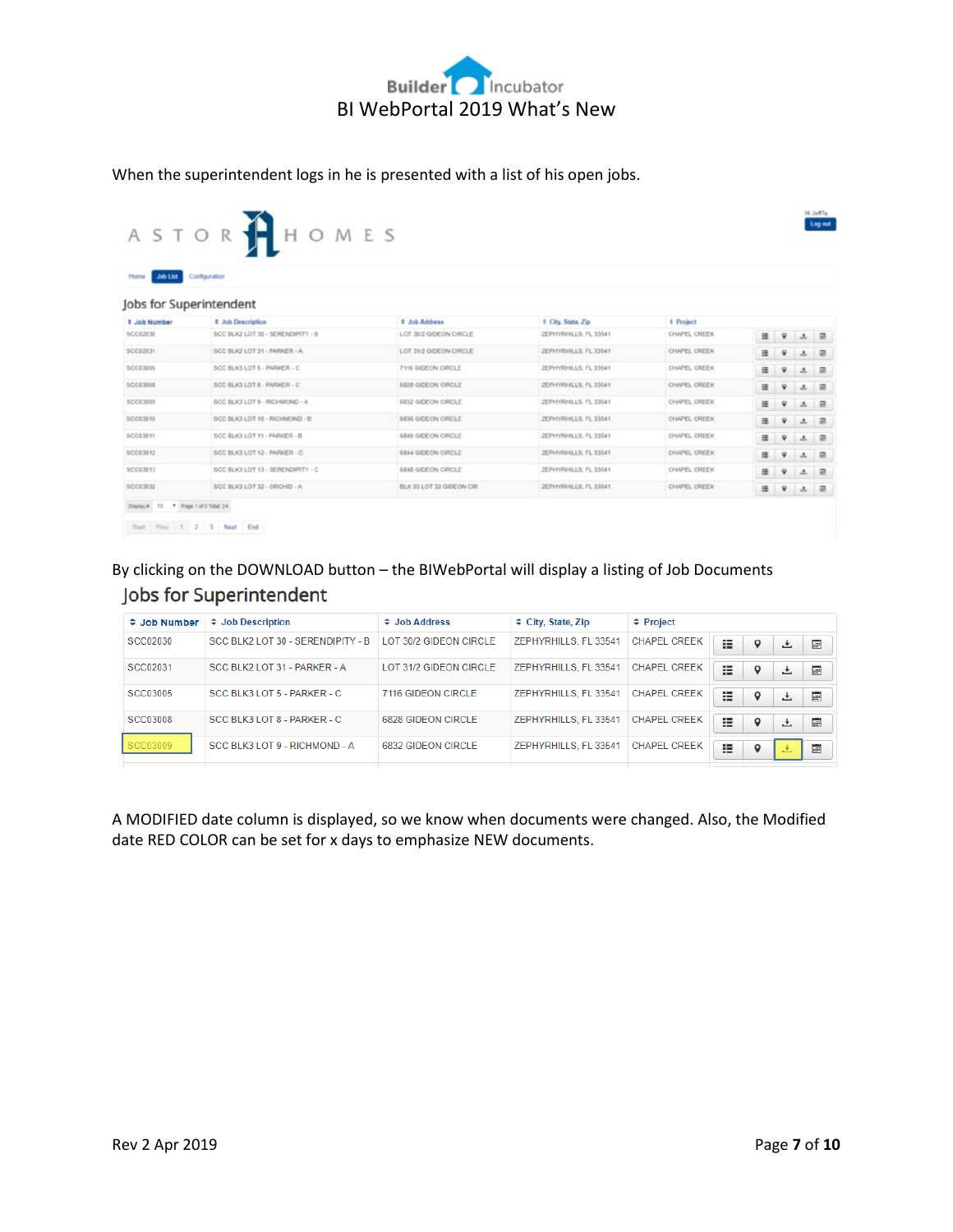

Hi JeffTa,

Log out



Home Job List Configuration

Files for SCC03009

| 4 files and folders |                                                  |             |                     |                     |  |  |  |
|---------------------|--------------------------------------------------|-------------|---------------------|---------------------|--|--|--|
|                     | Name                                             | <b>Size</b> | <b>Modified</b>     | <b>Uploaded</b>     |  |  |  |
|                     | <b>VSCC03009</b>                                 |             | 01-11-2019 05:44 AM | 12-14-2018 08:10 AM |  |  |  |
|                     | SCC03009-2019-01-06-2019-02-02-PSCI-calendar.pdf | 19.538      | 01-10-2019 10:00 AM | 01-10-2019 10:00 AM |  |  |  |
|                     | SCC03009-Color Sheet.pdf                         |             | 01-11-2019 06:07 AM | 01-11-2019 06:07 AM |  |  |  |
|                     | SCC03009-Prints.jpg                              | 178,001     | 01-11-2019 06:08 AM | 01-11-2019 06:08 AM |  |  |  |

Clicking on the SCC)3009-Prints.jpg brings up the preview. Multiple file types are supported.



User can zoom in/out, download, print

Users can also add comments and other users can be notified via email using the @mention.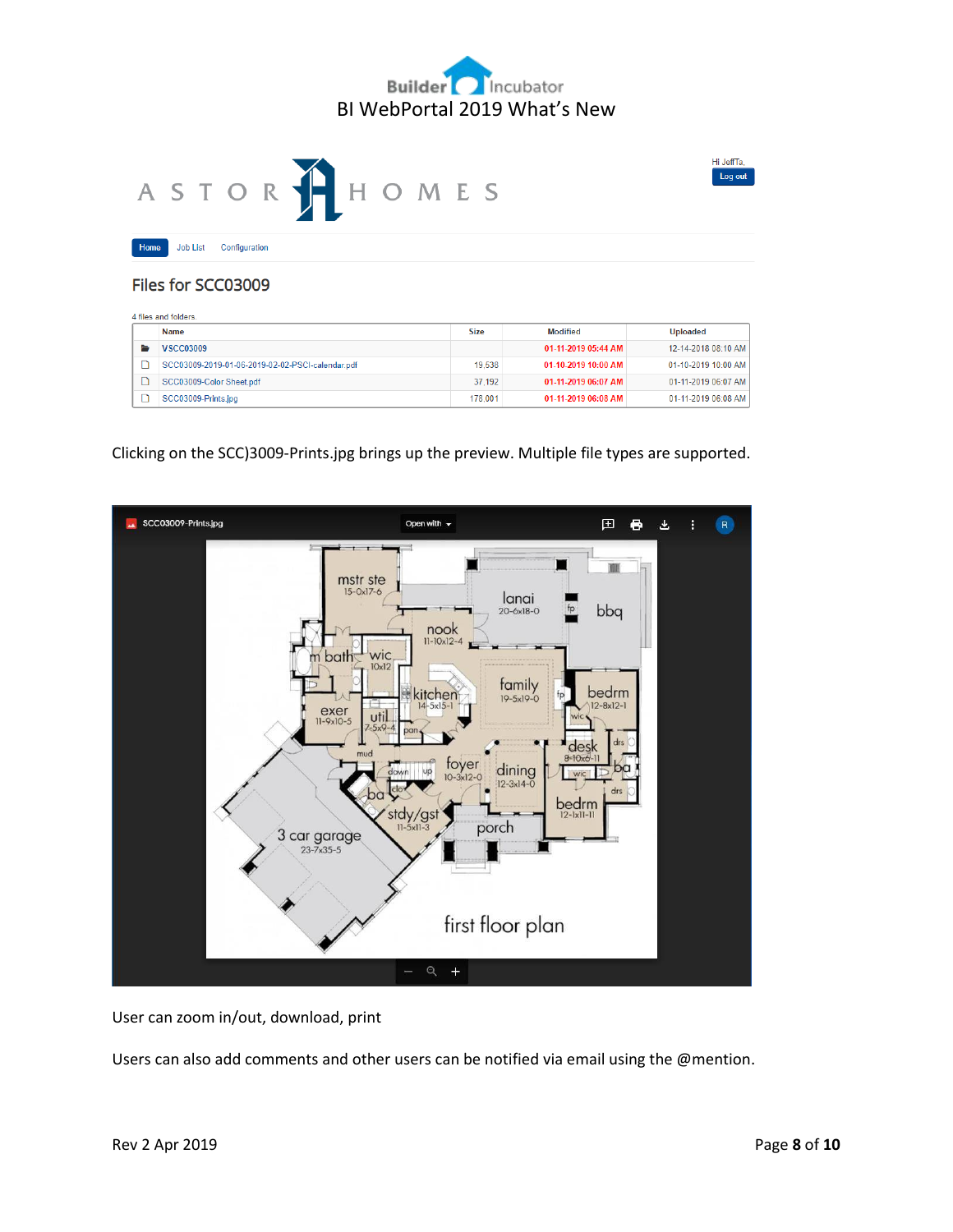## **Builder** Incubator BI WebPortal 2019 What's New





## Comments can be REPLIED TO and marked as RESOLVED directly on the document.